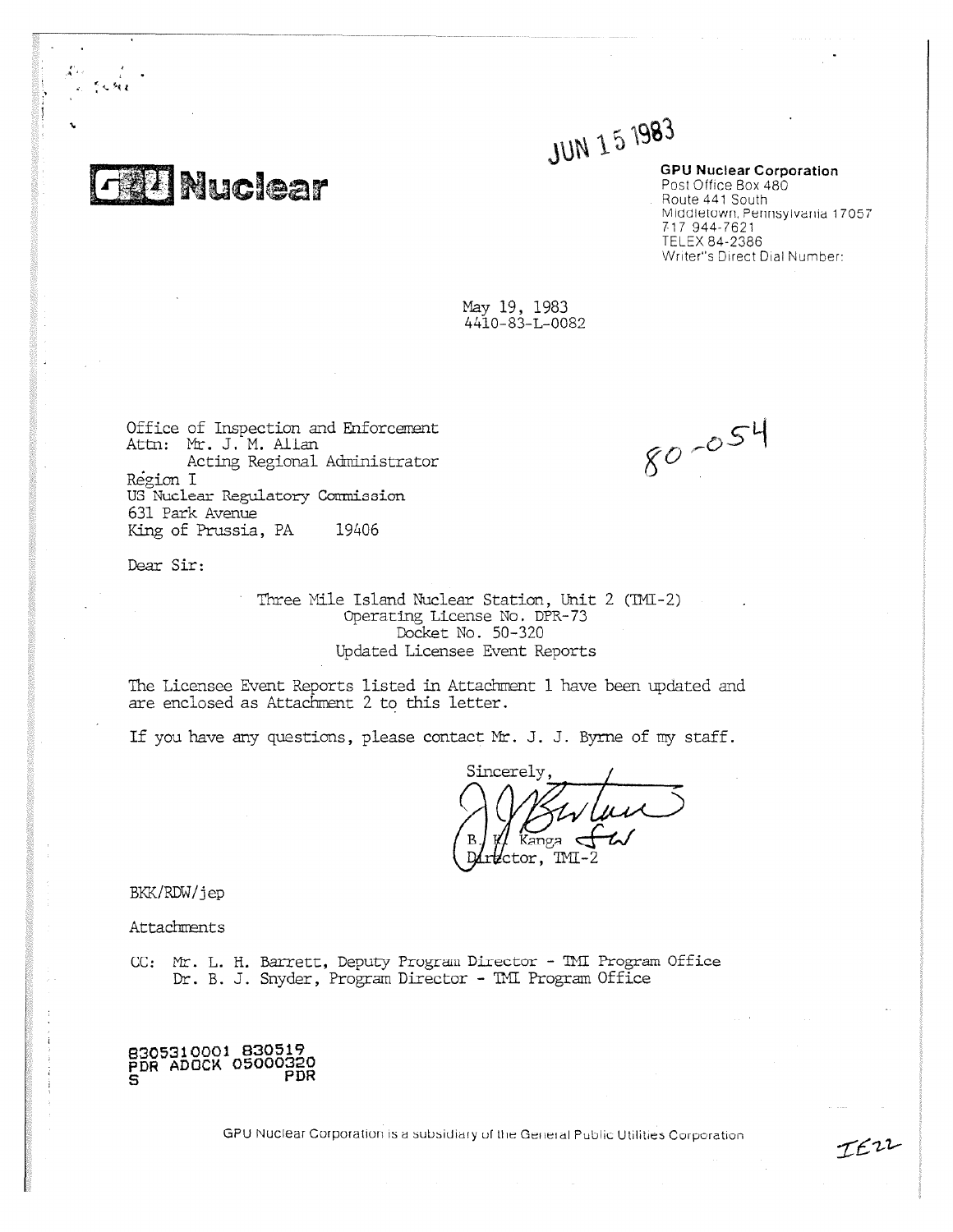Attachment 1 4410-83-L0082

## LIST OF UPDATED LICENSEE EVENT REPORTS

 $\mathcal{F}$ 

 $\frac{1}{\sqrt{2}}\sum_{i=1}^{N}\frac{1}{i}\frac{1}{i}$ 

 $\ddot{\cdot}$ 

 $\mathcal{L}$ 

 $\ddot{t}$ 

| LER NO.    | LER NO.   |
|------------|-----------|
|            |           |
| $80 - 01$  | $81 - 12$ |
| $80 - 05$  | $81 - 20$ |
| $80 - 07$  | $81 - 22$ |
| $80 - 12$  | $81 - 23$ |
| $80 - 49$  | $81 - 32$ |
| $80 - 54$  | 81–34     |
| $80 - 55$  | $81 - 35$ |
| $80 - 56$  | $81 - 36$ |
| $80 - 57$  | $81 - 38$ |
| $81 - 04*$ | $82 - 34$ |
| $81 - 08$  |           |
| $81 - 10$  |           |

\* Event date on original Licensee Event Report was incorrect. This revision corrects the event date.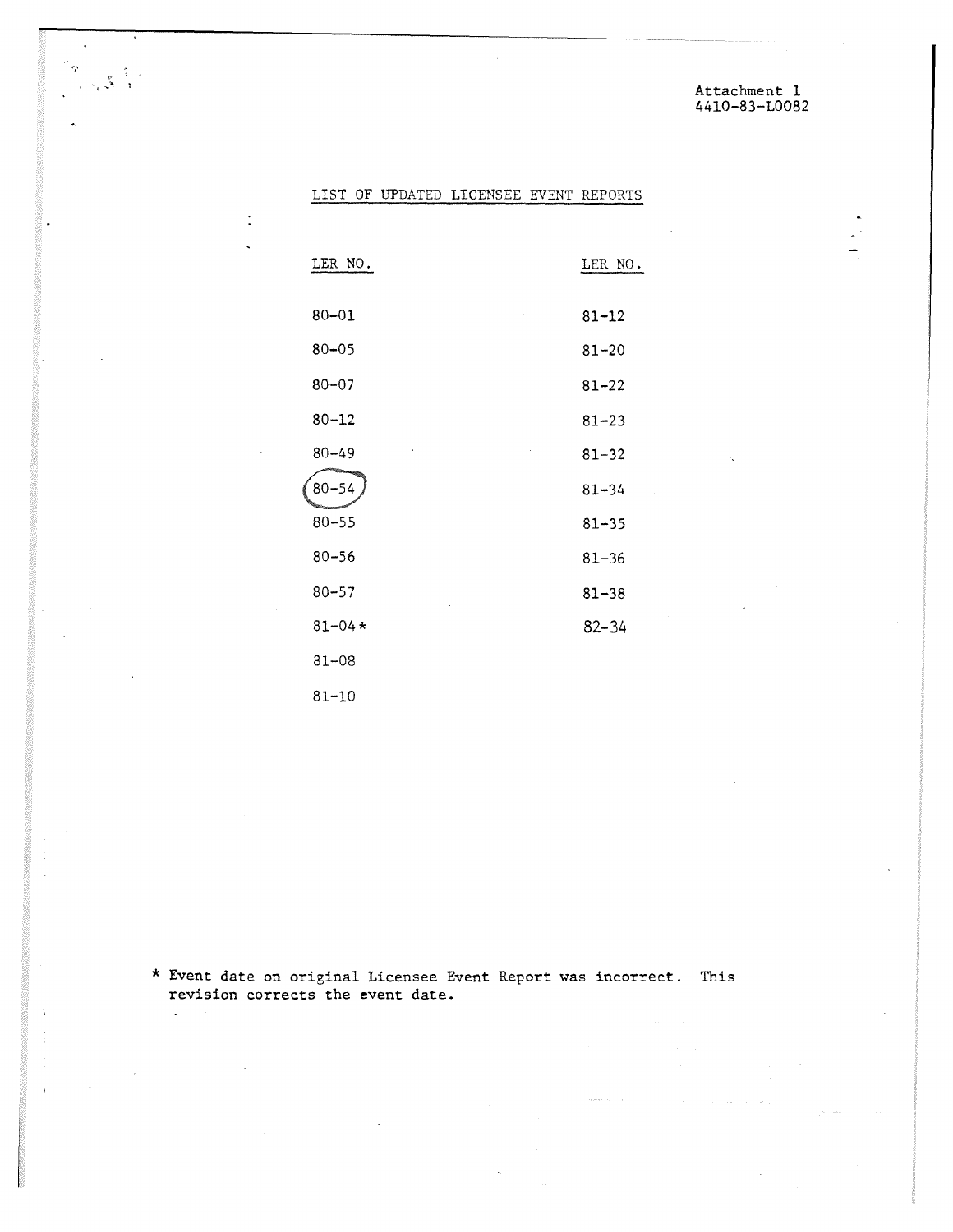| <b>NRC FORM 366</b><br>REPORT - PREVIOUS REPORT DATE 12/17/80<br>(7-77) 1                                                                                                                                                                                                                                                             | LICENSEE EVENT REPORT                                                    | <b>U.S. NUCLEAR REGULATORY COMMISSION</b><br>Attachment 1                                               |
|---------------------------------------------------------------------------------------------------------------------------------------------------------------------------------------------------------------------------------------------------------------------------------------------------------------------------------------|--------------------------------------------------------------------------|---------------------------------------------------------------------------------------------------------|
| <b>CONTROL BLOCK:</b>                                                                                                                                                                                                                                                                                                                 |                                                                          | (PLEASE PRINT OR TYPE ALL REQUIRED INFORMATION)                                                         |
| $0 \mid 0$<br>$\overline{0}$<br>0                                                                                                                                                                                                                                                                                                     | $\begin{bmatrix} 0 & 0 & - & 0 & 0 & 0 \end{bmatrix}$                    |                                                                                                         |
| CON'T<br>$\underbrace{015101010131210}_{\text{DOCKET NUMBER}}$ $\underbrace{0131210}_{\text{69}}$ $\underbrace{0111117181000}_{\text{fVENT DATE}}$<br>L(6)<br>0<br>SOURCE<br>EVENT DESCRIPTION AND PROBABLE CONSEQUENCES (10)<br>On November 17, 1980 Emergency Diesel Generator (EDG) DF-X-1R failed to start. The at+<br>$0 \mid 2$ |                                                                          |                                                                                                         |
| tempted start was an effort to raise the EDG ambient temperature due to the previous<br>$0 \mid 3$                                                                                                                                                                                                                                    |                                                                          |                                                                                                         |
| failure of the jacket coolant heater. The EDG started on the third attempt and then<br>$0 \mid 4$                                                                                                                                                                                                                                     |                                                                          |                                                                                                         |
| operated properly. This report is submitted under Section $6.9.1.9(b)$ because the<br>$0$   5                                                                                                                                                                                                                                         |                                                                          |                                                                                                         |
| action statement of Tech. Spec. $3.8.1.1(a)$ was entered inadvertantly. This was not a<br>$0$ 6                                                                                                                                                                                                                                       |                                                                          |                                                                                                         |
| violation of the Tech. Specs.<br>$\overline{7}$<br>$\circ$                                                                                                                                                                                                                                                                            |                                                                          | This event had no effect on the plant, its operation,                                                   |
| or the health and safety of the public.<br>8<br>ŀο                                                                                                                                                                                                                                                                                    |                                                                          |                                                                                                         |
| $\cdot$<br><b>SYSTEM</b><br>CAUSE<br>CAUSE<br>CODE<br>CODE<br><b>SUBCODE</b><br>$ 12\rangle$<br>9<br>[11]<br>13.<br>o<br><b>SEQUENTIAL</b>                                                                                                                                                                                            | <b>COMPONENT CODE</b><br>l B<br>IR.<br>18<br><b>OCCURRENCE</b>           | 80<br>COMP.<br>VALVE<br><b>SUBCODE</b><br>SUBCODE<br>(16)<br>zι<br><b>REVISION</b><br>REPORT            |
| <b>EVENT YEAR</b><br>REPORT NO.<br>LER/RO I<br>REPORT<br>ACTION FUTURE<br>EFFECT<br>ON PLANT<br><b>SHUTDOWN</b><br>TAKEN<br><b>ACTION</b><br>METHOD<br>010.<br>CAUSE DESCRIPTION AND CORRECTIVE ACTIONS (27)                                                                                                                          | CODE<br>26<br>ATTACHMENT<br>(22)<br><b>HOURS</b><br>$\overline{10}$<br>D | TYPE<br>X.<br><b>COMPONENT</b><br>NPRD-4<br>FORM SUB.<br>PRIME COMP.<br>SUPPLIER<br><b>MANUFACTUREF</b> |
| An investigation determined the failure to start was a result of not maintaining the<br>$\circ$                                                                                                                                                                                                                                       |                                                                          |                                                                                                         |
| diesel at a high enough shutdown ambient temperature as a result of the heater failure)                                                                                                                                                                                                                                               |                                                                          |                                                                                                         |
| which was induced by the heater's magnetic contactor malfunction.<br>$1$ $2$                                                                                                                                                                                                                                                          |                                                                          | The EDG's ambient                                                                                       |
| shutdown temperature was maintained until heater and contactor replacement was accom-<br>$1 \, 3$                                                                                                                                                                                                                                     |                                                                          |                                                                                                         |
| plished on December 16, 1980.<br>$\mathbf{1}$<br>$\overline{4}$<br>- 9<br>8                                                                                                                                                                                                                                                           |                                                                          | 80                                                                                                      |
| FACILITY<br>STATUS<br>OTHER STATUS (30)<br>% POWER<br>Recovery Mode<br>X(28)<br>$0+0$<br>29)<br>$\sqrt{5}$<br>$\overline{1}$<br>10<br>12<br>13<br>7<br>44                                                                                                                                                                             | METHOD OF<br>DISCOVERY<br>B<br>(31)<br>45<br>46                          | (32)<br>DISCOVERY DESCRIPTION<br>Operator Observation<br>80                                             |
| 8 8 ACTIVITY<br>CONTENT<br>AMOUNT OF ACTIVITY (35)<br>RELEASED OF RELEASE<br>N/A<br>(33)<br>6<br>-9<br>10<br>8<br>11                                                                                                                                                                                                                  | 45                                                                       | LOCATION OF RELEASE (36)<br>N/A<br>80                                                                   |
| PERSONNEL EXPOSURES<br>DESCRIPTION (39)<br><b>NUMBER</b><br><b>TYPE</b><br>$-0$ ((37) (2)<br>01<br>(38)<br>7<br>8<br>- 9<br>13                                                                                                                                                                                                        | N/A                                                                      |                                                                                                         |
| 11 12<br>PERSONNEL INJURIES<br>DESCRIPTION(41)<br><b>NUMBER</b><br>010.<br>ΙO<br>†8.<br>(40)<br>8<br>-9<br>12<br>11                                                                                                                                                                                                                   | N/A                                                                      | 80                                                                                                      |
| LOSS OF OR DAMAGE TO FACILITY (43)<br><b>DESCRIPTION</b><br><b>TYPE</b><br>Z (42)<br>9<br>9<br>10                                                                                                                                                                                                                                     | N/A                                                                      | 80<br>8305310024 830519<br>PDR ADOCK 05000320<br>PDR                                                    |
| <b>PUBLICITY</b><br>DESCRIPTION <sup>(45)</sup><br>ISSUED_<br>$\sqrt{(44)}$<br>2 I<br>$\circ$<br>N<br>8<br>- 9<br>10                                                                                                                                                                                                                  | N/A                                                                      | 80<br><b>NRC USE ONLY</b><br>$7 - 32$<br>-----<br>68 69                                                 |
| Steven D. Chaplin<br>NAME OF PREPARER.                                                                                                                                                                                                                                                                                                |                                                                          | 30.5<br>$\circ$<br>$(717)$ 948-8461<br>PHONE:<br>o.                                                     |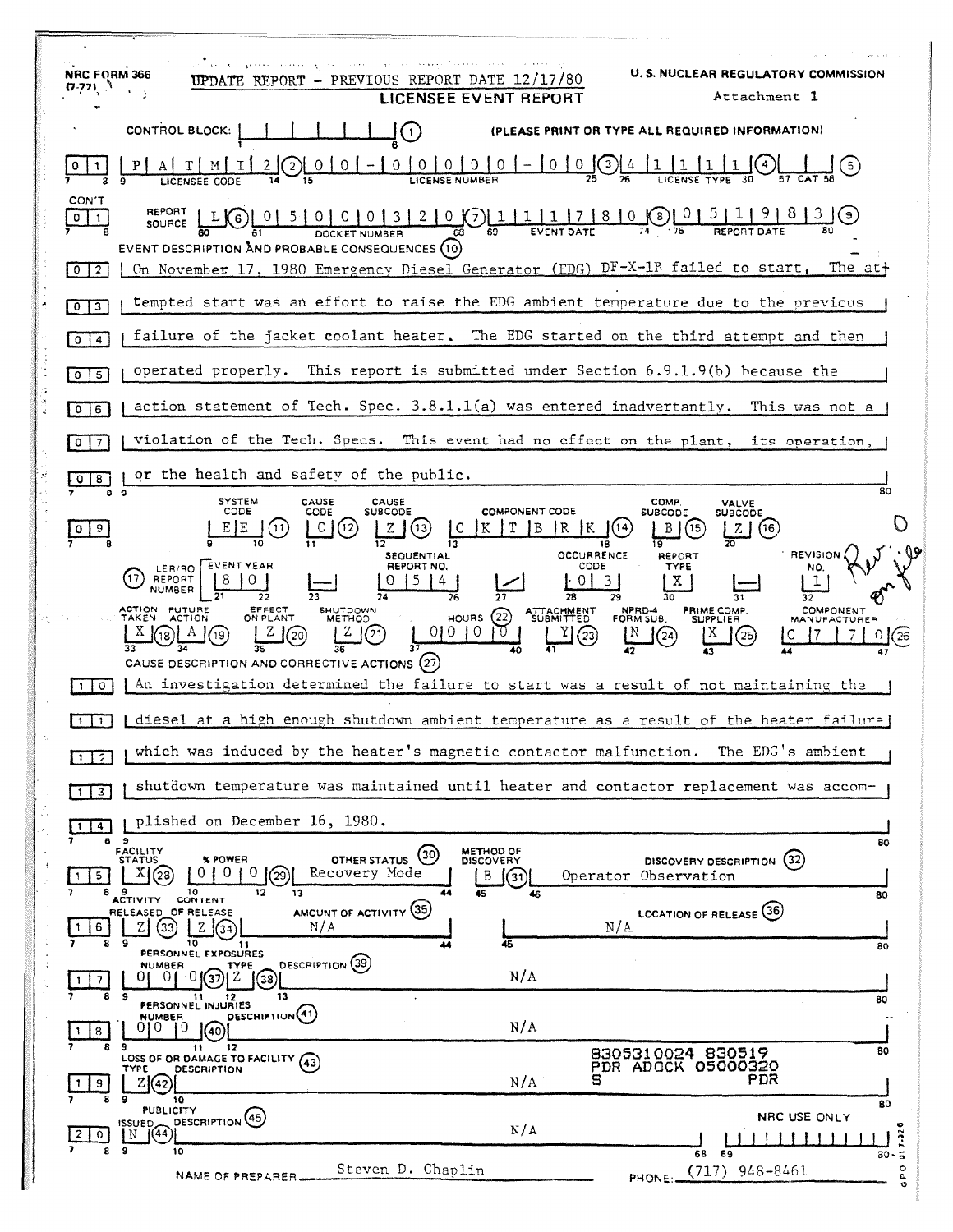Attachment 2 Page 1 of 2

# LICENSEE EVENT REPORT NARRATIVE REPORT

## $TMI-2$ LER 80-054/03X-1 EVENT DATE - November 17, 1980

#### I. EXPLANATION OF OCCURRENCE

On November 17, 1980, an attempt, at 0415 hours, to start the "B" diesel in order to raise the coolant temperature failed. The diesel was checked to determine the cause, but none could be determined. The diesel was then reset and again attempted to start it. Again it failed and no cause could be determined. The diesel was reset and a third attempt was made at 0430 hours. This attempt was successful.

On November 12, 1980, the jacket cooling heater for the "B" Emergency Diesel Generator (EDG) became inoperable. The heaters' purpose is to maintain the diesels ambient temperature at a level sufficient to enable proper starting of the diesel. As a result of the heater inoperability, an alternate method of maintaining the diesels' ambient temperature was initiated which included increasing the DG room's ambient temperature and by occasionally running the diesel.

Subsequent to the November 12, 1980, heater failure, an investigation identified that the jacket coolant heater magnetic contactor was malfunctioning which we believe induced the failure of the heater.

However, the exact cause of the Failure To Start (FTS) could not be determined from the information available after the failure on  $11/17/80$ . There were two (2) possible causes, 1) the diesel's ambient coolant temperature was too low to allow ,proper ignition and 2) that the lube oil pressure was not reaching the operating pressure within the trip bypass time.

The final determination of the cause of the FTS was not reached until a second FTS occurred on 11/27/80. During this second event, reported as LER 80-055, additional information was gained which eliminated the second of the two original possible causes for the FTS.

This report is submitted because the Action Statement of  $3.8.1.1(a)$  was entered inadvertantly. This is not a violation of the Technical Specifications as the action statement was complied with.

#### II. CAUSE OF THE OCCURRENCE

The proximate cause of the event was determined to be the low temperature of the EDG. The root cause of the event has been subsequently determined to be the failure of the jacket coolant heaters magnetic contactor which resulted in the heater failure.